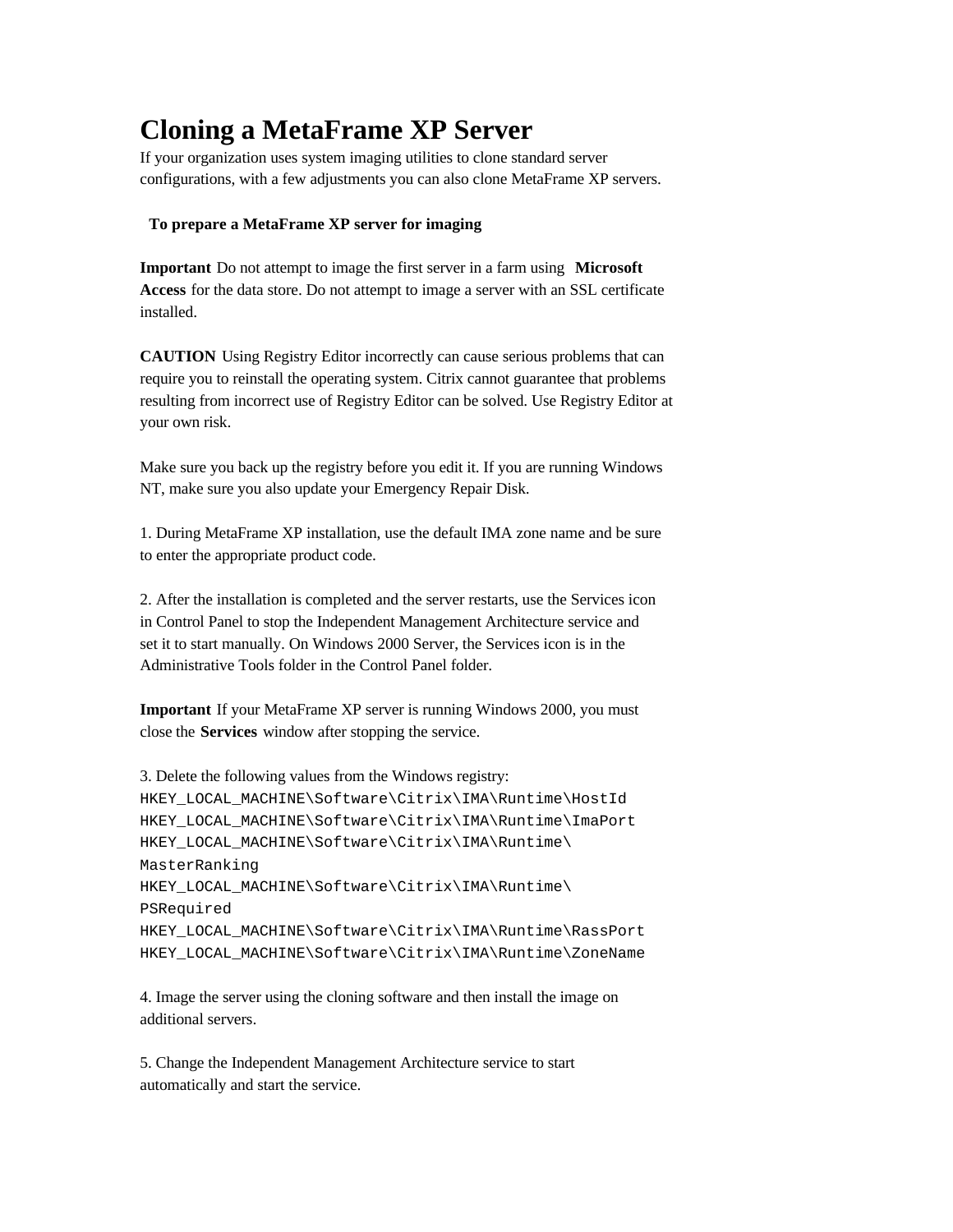When you apply the image to new servers, the imaging tool must change the SID of the server to a unique value. You must also change the server name so that it is unique in the server farm.

#### **To configure MetaFrame XP on a newly imaged server**

1. Add the following registry key and set the value to the name of the server: HKEY\_LOCAL\_MACHINE\Software\Citrix\IMA\ServerHost

2. Edit the Wfcname.ini file on the root of the drive where you installed MetaFrame XP and replace the name with the name of the machine.

3. Use the Services icon in the Control Panel to set the Independent Management Architecture service to start automatically.

4. Restart the system.

5. If desired, obtain an SSL certificate for the server.

#### ! **To image a server for rapid deployment with SQL Server or Oracle**

1. Follow the steps from the *MetaFrame XP Administrator.s Guide* for installing the first MetaFrame XP server into the farm.

2. When the server is successfully restarted, log on to the console as a local or domain administrator.

3. Delete the Wfcname.ini file, if it exists, from the root drive of the server.

4. Edit the Mf20.dsn file with Notepad or another text editor. By default, the DSN file is at %ProgramFiles%\Citrix\Independent Management Architecture.

For a Microsoft SQL Server installation, the Data Source Name (DSN) file will look similar to this: [ODBC] DRIVER=SQL Server UID=SQL\_USERNAME DATABASE=NAME\_OF\_DATABASE WSID=NAME\_OF\_MF\_SERVER APP=Citrix IMA SERVER=NAME\_OF\_SQL\_SERVER Remove the following line: WSID= NAME\_OF\_MF\_SERVER.